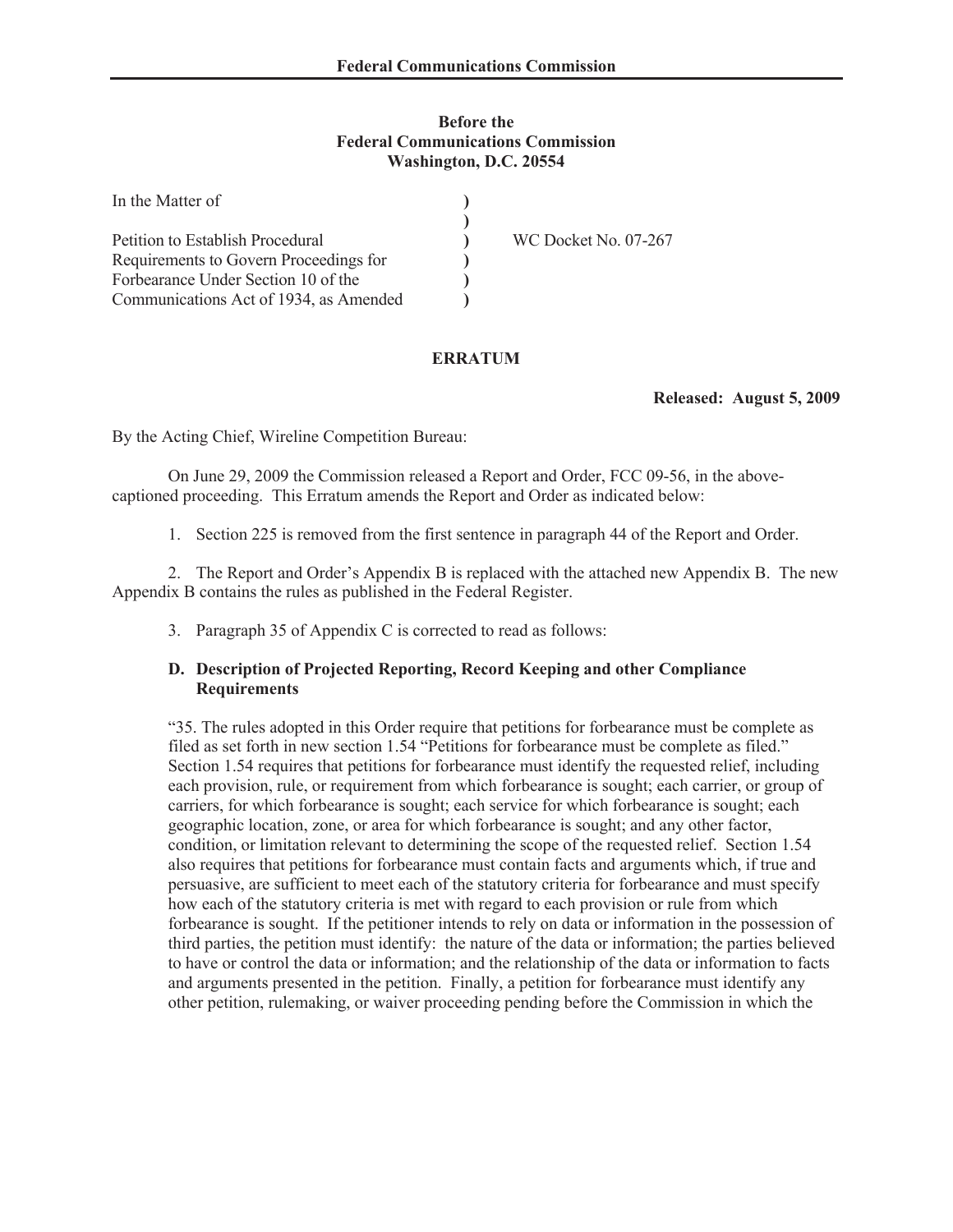petitioner has requested, or otherwise taken a position regarding, relief that is identical to, or comparable to, the relief sought in the forbearance petition. Alternatively, the petition must declare that the petitioner has not, in a pending proceeding, requested or otherwise taken a position on the relief sought."

### FEDERAL COMMUNICATIONS COMMISSION

Julie A. Veach Acting Chief Wireline Competition Bureau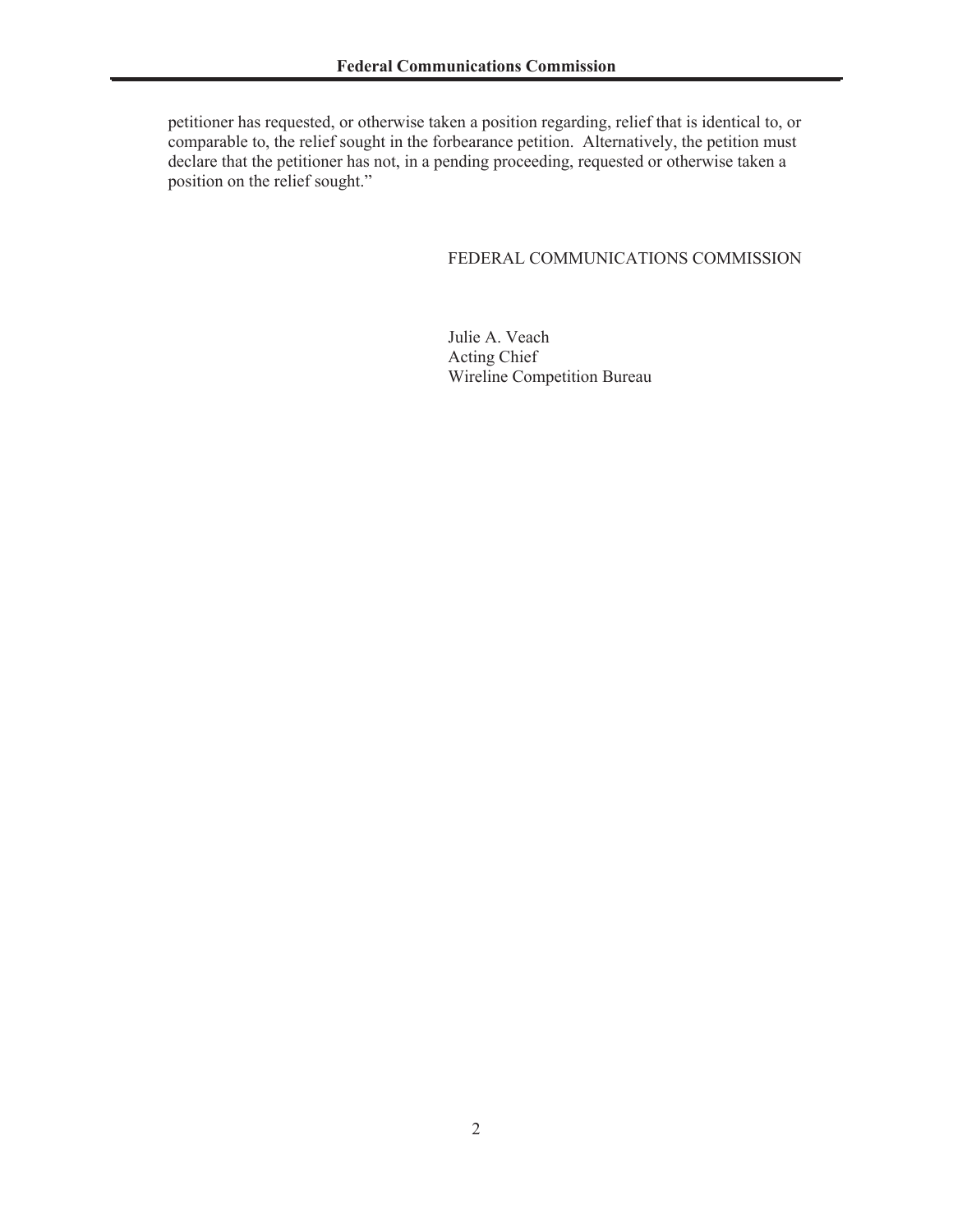## **APPENDIX B**

## **Final Rules**

Part 1 of Title 47 of the Code of Federal Regulations is amended as follows:

## PART 1 – PRACTICE AND PROCEDURE

1. The authority of part 1 is amended to read as follows:

Authority: 15 U.S.C. 79 *et seq*.; 47 U.S.C. 151, 154(j), 160, 201, 225, and 303.

2. Section 1.49 is amended by adding paragraph  $(f)(1)(iv)$  to read as follows:

# **§ 1.49 Specifications as to pleadings and documents.**

- $(f)(1)$
- (iv) Petition for forbearance proceedings.
- 3. Subpart A [Amended]

Add undesignated center heading below § 1.52 to read as follows:

#### **Forbearance Proceedings**

4. Add new §§ 1.54 through 1.59 as follows:

## **§ 1.54 Petitions for forbearance must be complete as filed**.

(a*) Description of relief sought*. Petitions for forbearance must identify the requested relief, including:

- (1) Each statutory provision, rule, or requirement from which forbearance is sought.
- (2) Each carrier, or group of carriers, for which forbearance is sought.
- (3) Each service for which forbearance is sought.
- (4) Each geographic location, zone, or area for which forbearance is sought.
- (5) Any other factor, condition, or limitation relevant to determining the scope of the requested relief.

(b) *Prima facie case.* Petitions for forbearance must contain facts and arguments which, if true and persuasive, are sufficient to meet each of the statutory criteria for forbearance.

(1) A petition for forbearance must specify how each of the statutory criteria is met with regard to each statutory provision or rule, or requirement from which forbearance is sought.

(2) If the petitioner intends to rely on data or information in the possession of third parties, the petition must identify:

(i) The nature of the data or information.

(ii) The parties believed to have or control the data or information.

(iii) The relationship of the data or information to facts and arguments presented in the petition.

(3) The petitioner shall, at the time of filing, provide a copy of the petition to each third party identified as possessing data or information on which the petitioner intends to rely.

(c) *Identification of related matters*. A petition for forbearance must identify any proceeding pending before the Commission in which the petitioner has requested, or otherwise taken a position regarding, relief that is identical to, or comparable to, the relief sought in the forbearance petition. Alternatively, the petition must declare that the petitioner has not, in a pending proceeding, requested or otherwise taken a position on the relief sought.

(d) *Filing requirements*. Petitions for forbearance shall comply with the filing requirements in § 1.49.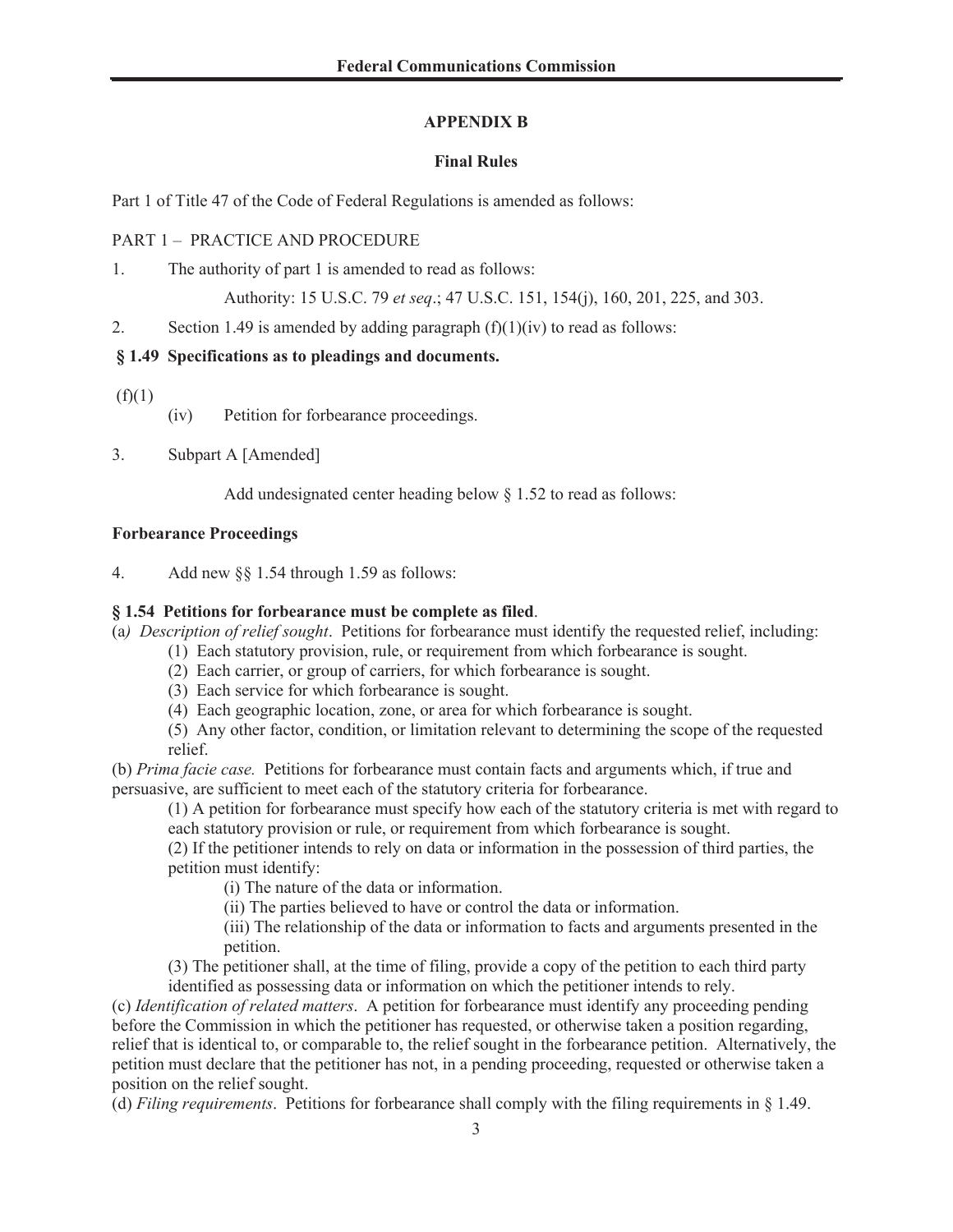(1) Petitions for forbearance shall be emailed to forbearance@fcc.gov at the time for filing.

(2) All filings related to a forbearance petition, including all data, shall be provided in a searchable format. To be searchable, a spreadsheet containing a significant amount of data must be capable of being manipulated to allow meaningful analysis.

(e*) Contents*. Petitions for forbearance shall include:

(1) A plain, concise, written summary statement of the relief sought.

(2) A full statement of the petitioner's *prima facie* case for relief.

(3) Appendices that list:

(i) The scope of relief sought as required in  $\S$  1.54(a);

(ii) All supporting data upon which the petition intends to rely, including a market analysis; and

(iii) Any supporting statements or affidavits.

(f) *Supplemental information*. The Commission will consider further facts and arguments entered into the record by a petitioner only:

(1) In response to facts and arguments introduced by commenters or opponents.

(2) By permission of the Commission.

## **§ 1.55 Public notice of petitions for forbearance**.

(a) Filing a petition for forbearance initiates the statutory time limit for consideration of the petition. (b) The Commission will issue a public notice when it receives a properly filed petition for forbearance. The notice will include:

(1) A statement of the nature of the petition for forbearance.

(2) The scope of the forbearance sought and a description of the subjects and issues involved.

(3) The docket number assigned to the proceeding.

(4) A statement of the time for filing oppositions or comments and replies thereto.

# **§ 1.56 Motions for summary denial of petitions for forbearance**.

(a) Opponents of a petition for forbearance may submit a motion for summary denial if it can be shown that the petition for forbearance, viewed in the light most favorable to the petitioner, cannot meet the statutory criteria for forbearance.

(b) A motion for summary denial may not be filed later than the due date for comments and oppositions announced in the public notice.

(c) Oppositions to motions for summary denial may not be filed later than the due date for reply comments announced in the public notice.

(d) No reply may be filed to an opposition to a motion for summary denial.

# **§ 1.57 Circulation and voting of petitions for forbearance**.

(a) If a petition for forbearance includes novel questions of fact, law or policy which cannot be resolved under outstanding precedents and decisions, the Chairman will circulate a draft order no later than 28 days prior to the statutory deadline, unless all Commissioners agree to a shorter period.

(b) The Commission will vote on any circulated order resolving a forbearance petition not later than seven days before the last day that action must be taken to prevent the petition from being deemed granted by operation of law.

# **§ 1.58 Forbearance petition quiet period prohibition.**

The prohibition in  $\S 1.1203(a)$  on contacts with decisionmakers concerning matters listed in the Sunshine Agenda shall also apply to a petition for forbearance for a period of 14 days prior to the statutory deadline under 47 U.S.C. 160(c) or as announced by the Commission.